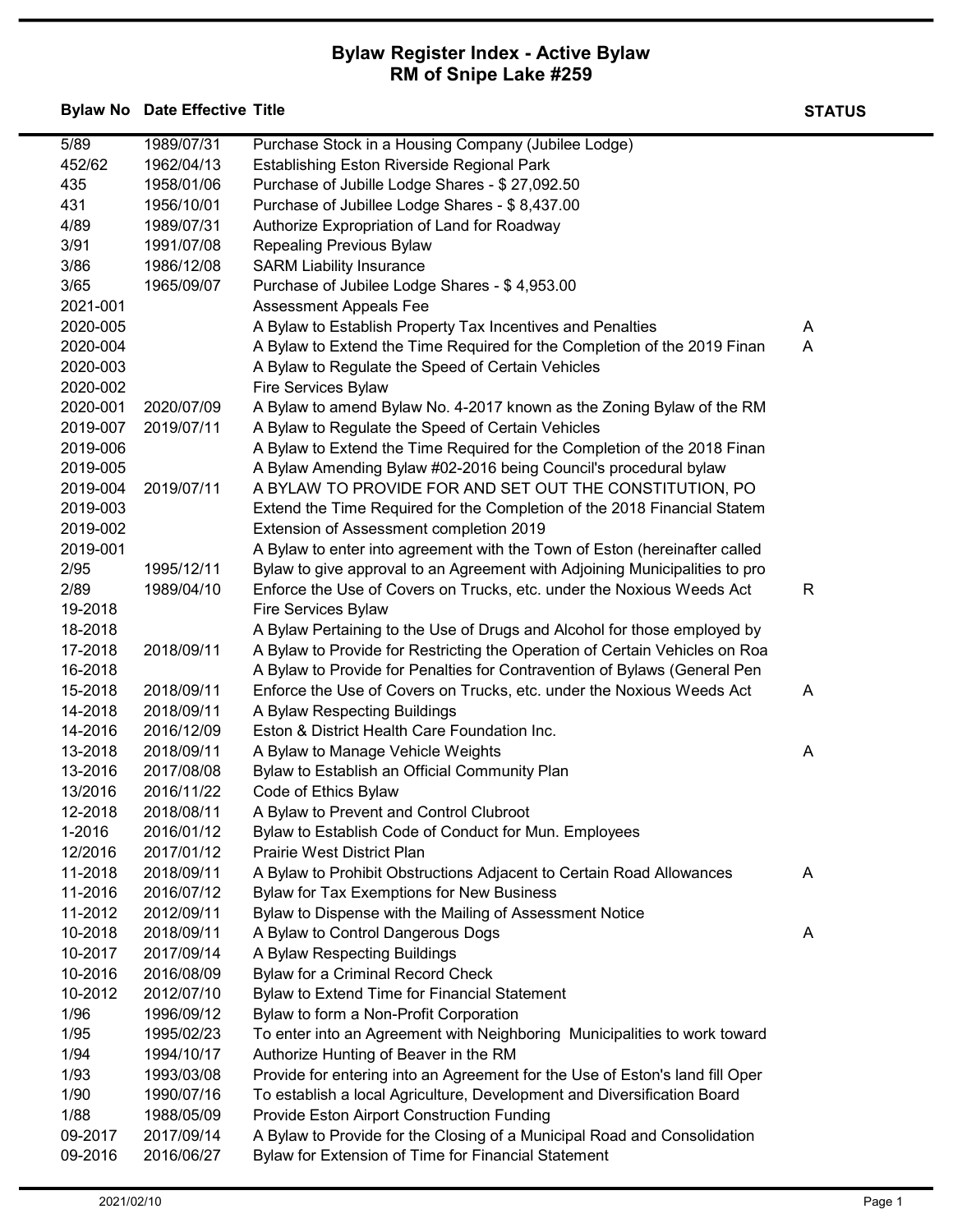## Bylaw Register Index - Active Bylaw RM of Snipe Lake #259

Bylaw No Date Effective Title State State State State State State State State State State State State State State State State State State State State State State State State State State State State State State State State

| 09-2012  | 2012/07/10 | Bylaw to ban the Raising of Rats in the R.M.                                |   |
|----------|------------|-----------------------------------------------------------------------------|---|
| 09-2009  | 2009/03/17 | <b>Bylaw to Authorize Certain Expenditures</b>                              |   |
| 09/97    | 1997/06/10 | Bylaw to establish the Wheatland Regional Library & Learn Centre            |   |
| 09/2018  | 2018/09/11 | A Bylaw Respecting the Health Conditions, Safety and Tidiness of Disconti   |   |
| 08-2018  | 2018/09/11 | A Bylaw to Ban the Raising of Rats within the Municipality                  |   |
| 08-2016  | 2016/08/09 | <b>Bylaw Respecting Buildings</b>                                           |   |
| 08-2012  | 2012/05/08 | <b>Bylaw for General Duties of Reeve</b>                                    |   |
| 08/97    | 1997/05/06 | A Bylaw of the Rural Municipality of Snipe Lake No. 259 under the authority |   |
| 07A-2016 | 2016/05/09 | Bylaw to Set Up Economic Dev. Board                                         |   |
| 07-2018  | 2018/09/11 | A Bylaw to License the Excavation of Gravel from Gravel Pits                |   |
| 07-2017  |            | <b>Extended time for Financial Statement</b>                                |   |
| 07-2016  |            | <b>Extend Time for Financial Statement</b>                                  |   |
| 07-2013  | 2013/12/10 | Bylaw to Enter into Agreement Clearwater Lake Park                          |   |
| 07-2012  | 2012/05/08 | Bylaw to Establish a Limit on Cash Collections                              |   |
| 07-2009  | 2009/03/17 | A Bylaw to prohibit obstruction adjacent to certain road allowances         |   |
|          |            |                                                                             | R |
| 07-2006  | 2006/04/11 | Road Restriction Bylaw                                                      |   |
| 07/97    | 1997/05/06 | A Bylaw of the Rural Municipality of Snipe Lake No. 259 under the Authorit  |   |
| 06-2018  | 2018/09/11 | A Bylaw to Control the Protection of Municipal Water Supplies               |   |
| 06-2017  | 2017/06/13 | To Provide for a Minimum Tax                                                |   |
| 06-2016  | 2016/03/05 | Bylaw to Set Up Health Care Committee                                       |   |
| 06-2014  | 2014/12/09 | Bylaw to Provide for Wind Tower Systems                                     |   |
| 06-2013  | 2010/12/13 | <b>Bylaw to Authorize Certain Expenditures</b>                              |   |
| 06-2012  | 2012/05/08 | <b>Bylaw to Set Fire Rates</b>                                              |   |
| 06/97    | 1997/05/06 | Bylaw respecting smoking                                                    |   |
| 05-97    |            |                                                                             |   |
| 05-2018  |            | A Bylaw to Repeal Previous Bylaws                                           |   |
| 05-2016  | 2016/03/05 | Bylaw to Manage Vehicle Weights                                             | R |
| 05-2015  | 2015/10/07 | <b>Bylaw to Prevent and Control Clubroot</b>                                |   |
| 05-2014  | 2014/12/09 | Bylaw to Enter into Agreement Clearwater Lake Park                          |   |
| 05-2013  | 2013/10/08 | Bylaw to establish duties and powers of Administrator                       |   |
| 05-2012  | 2012/05/08 | <b>Bylaw to Recover Protective Services Costs</b>                           |   |
| 05-2009  | 2009/02/10 | A Bylaw to Establish Fess for Tax Certificates &                            |   |
| 05/91    | 1991/12/09 | <b>SARM Property Insurance</b>                                              |   |
| 05/2017  | 2017/06/13 | Mill Rate Factor Bylaw                                                      |   |
| 04-2018  | 2018/07/10 | A Bylaw to Appoint a Bylaw Enforcement Officer                              |   |
| 04-2017  | 2017/07/11 | <b>Zoning Bylaw</b>                                                         |   |
| 04-2016  | 2016/03/05 | Bylaw to Establish an EMO                                                   |   |
| 04-2014  | 2014/12/09 | Bylaw to Establish a Public Utility                                         |   |
| 04-2012  | 2012/05/08 | Bylaw to License drilling of Oil & Gas Wells                                |   |
| 04-2009  | 2009/02/10 | A General Penalty Bylaw                                                     |   |
| 04/97    | 1997/02/10 | Bylaw to provide that businesses are not to be assessed                     |   |
| 03-2018  | 2018/07/10 | A Bylaw to Repeal Previous Bylaws                                           |   |
| 03-2017  |            | Official Community Plan (OCP)                                               |   |
| 03-2016  | 2016/01/12 | Bylaw to License the Excavation of Gravel                                   | R |
| 03-2014  | 2014/11/06 | Bylaw to enter into Prairie West Planning District                          |   |
| 03-2013  | 2013/04/09 | <b>Bylaw to Repeal Previous Bylaws</b>                                      |   |
| 03-2012  | 2012/05/08 | <b>Community Development Board</b>                                          |   |
| 03-2001  | 2011/12/11 | A Bylaw of the Rural Municipality of Snipe Lake No. 259, under the Authorit |   |
| 03/2018  | 2018/07/10 | A Bylaw to Establish Mill Rate Factors                                      |   |
| 02-2018  | 2018/06/11 | A Bylaw to Extend the time required for the completion of the 2018 Assess   |   |
| 02-2017  | 2017/04/11 | A Bylaw to Repeal Previous Bylaws                                           |   |
|          |            |                                                                             |   |